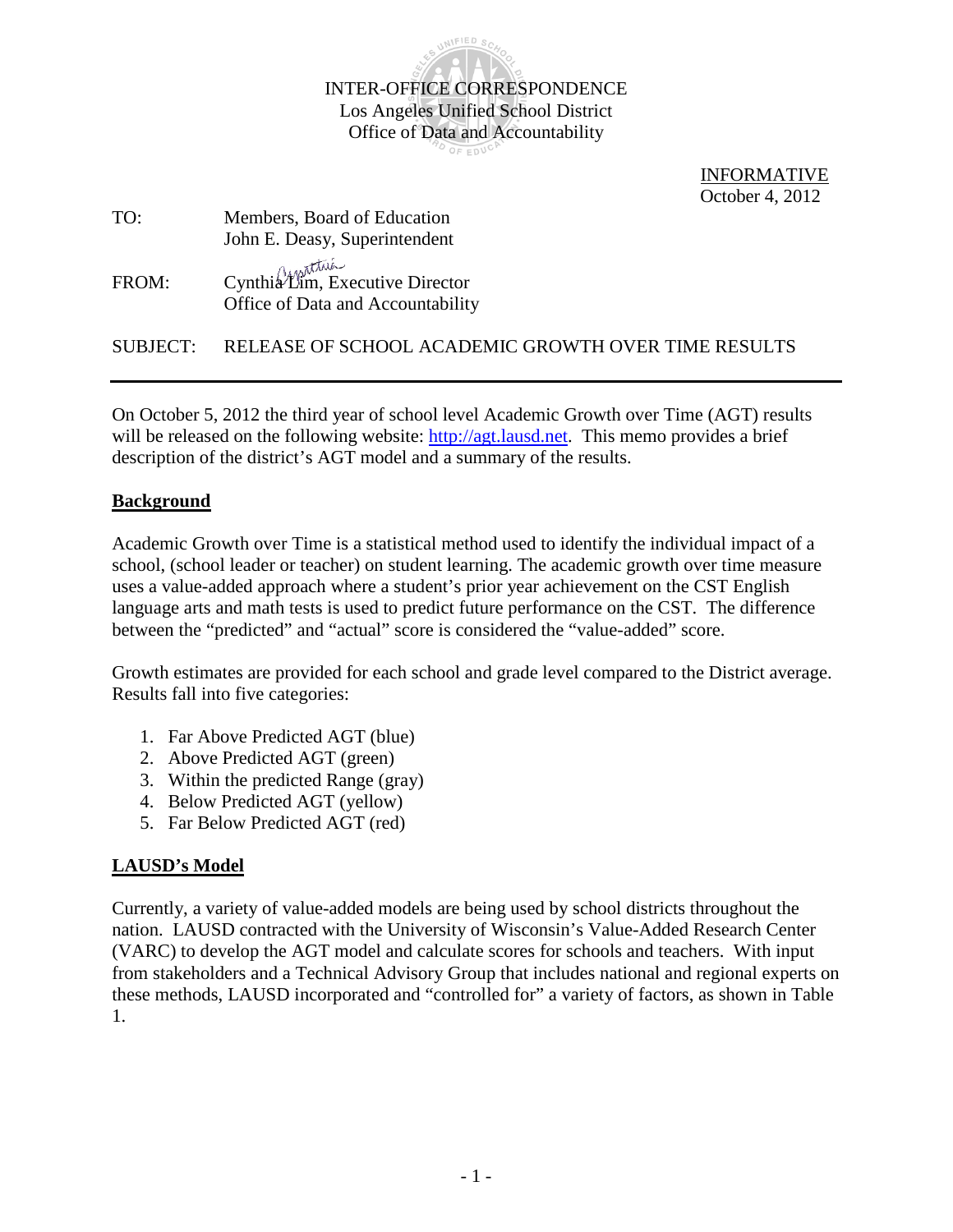| <b>Individual Student Control Variables</b>                                                                                                                                                                                                                                                                                                                                                              | <b>Classroom Average Control Variables</b>                                                                                                                                                                                                                                                                          |
|----------------------------------------------------------------------------------------------------------------------------------------------------------------------------------------------------------------------------------------------------------------------------------------------------------------------------------------------------------------------------------------------------------|---------------------------------------------------------------------------------------------------------------------------------------------------------------------------------------------------------------------------------------------------------------------------------------------------------------------|
| Prior year achievement in subjects correlated to<br>the course in question (e.g., ELA, Math,<br>Science, Social Science)<br>Ethnicity<br>Gender<br>Free or reduced priced lunch status<br><b>Special Education status</b><br>Mild (SLDs and SLIs)<br>- Moderate to Severe (All others)<br><b>Homelessness</b><br>ELL status<br>Continuous enrollment (continuously enrolled<br>from October to test day) | Average prior year math achievement<br>Average prior year ELA achievement<br>Average ethnicity<br>Average gender<br>Average free or reduced priced lunch status<br><b>Average Special Education status</b><br>Mild (SLDs and SLIs)<br>Moderate to Severe (All others)<br>Average homelessness<br>Average ELL status |

# **Table 1. Variables Used in LAUSD's Academic Growth over Time Model**

# **Subject Areas Included in AGT**

The October 5 release includes the second year and third year of Academic Growth over Time measures at the school level for the following grades/subjects:

- English Language Arts (ELA)
- Mathematics (including General Mathematics for  $8<sup>th</sup>$  grade)
- $\bullet$  5<sup>th</sup> Grade Science
- $\bullet$  8<sup>th</sup> Grade Science
- $\bullet$  8<sup>th</sup> Grade History and Social Science
- Algebra I
- Algebra II
- Geometry
- Biology
- Chemistry
- Physics
- Integrated Science 1
- US History
- World History

New for this release, the district has calculated results for the California High School Exit Exam (CAHSEE) in ELA and Math for 10th graders taking the exam for the first time. CAHSEE AGT is similar to other AGT measures in that it demonstrates to schools the difference between their average expected pass rate and their actual pass rate. In this way, CAHSEE AGT can demonstrate to schools whether their strategies and interventions are helping students beat the odds with regard to CAHSEE or if uncovered potential to pass additional students remains.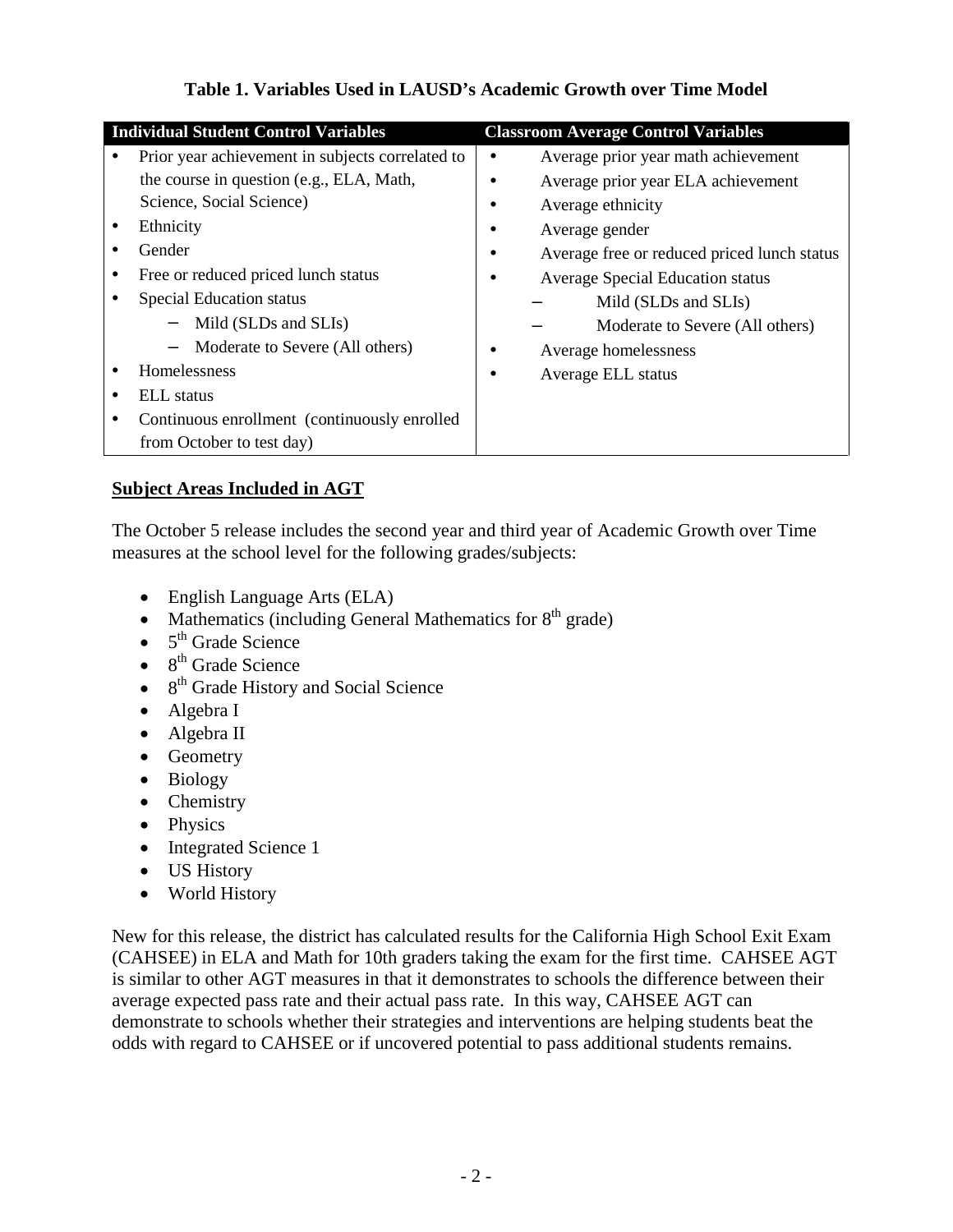## **Achievement and Growth**

Current state and federal accountability measures, such as Adequate Yearly Progress (AYP) and the Academic Performance Index (API) only look at achievement or attainment scores. For example, the API in an elementary school is calculated by using the distribution of students in different performance bands in grades 2-5. This distribution is compared to the distribution of students in grades 2-5 from the previous year to calculate "growth," but does not follow the same cohort of students from one year to the next. We have also used the term "growth" to indicate percentage point gains in the number of students scoring proficient or advanced from one year to the next. However, when we reference percentage point gain, we are comparing third graders from last year to a different group of third graders in the current year.

Alternatively, Academic Growth over Time or value-added measures follow the progress of the same cohort of students over time. By examining achievement and growth data together, we have a more complete picture of how our students are doing and *how we are doing at improving student learning over time,* as illustrated by Figure 1.



### **Figure 2. Achievement and Growth**

Another way to examine achievement and growth is to plot AGT against proficiency data. The graphics below demonstrate examples of plotting the schools in LAUSD based on their CST proficiency rates as well as AGT, and therefore show both dimensions of performance for Elementary Math and Secondary ELA.

In both Elementary Mathematics and Secondary English Language Arts, we find many schools performing above and below the district average with regard to proficiency. However, we also see a wide variety of growth demonstrated by these high and low achieving schools. This illustrates the way in which AGT measures the substantial growth captured by even relatively low performing schools from students across all of the proficiency bands.

### **Schools who are "Beating the Odds"**

By looking at the data from both the perspectives of achievement and growth, it is possible to identify schools that have sustained student progress despite having achievement results that have not yet reached the district average. These schools show that even if a large proportion of their students start the school year below proficiency, they can still accelerate learning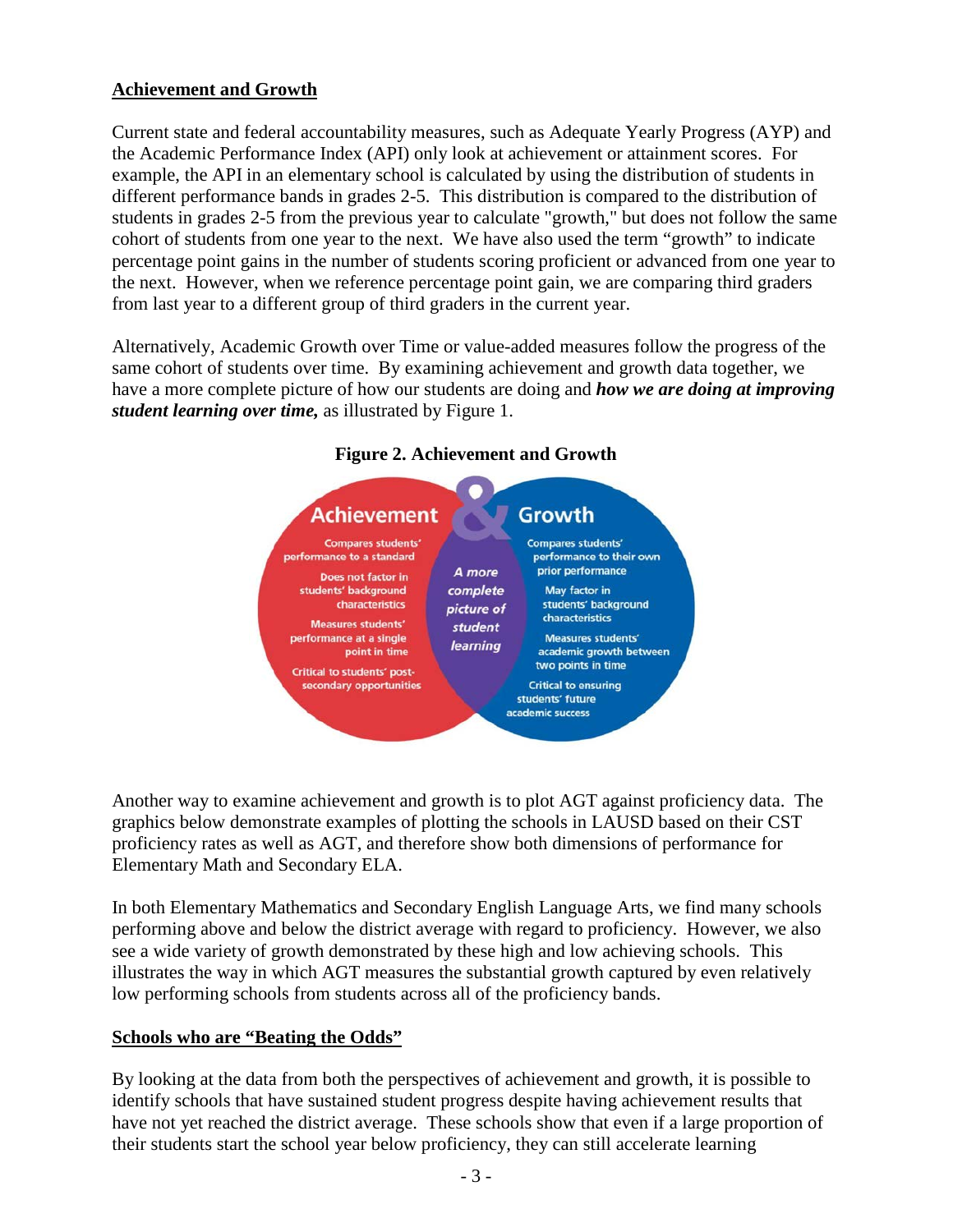considerably. These schools might not have been recognized for their performance by looking at proficiency rates alone, but are making extraordinary progress with all students.





For example, in the Figure 2 we identify two specific schools. Haddon Elementary is a school that was recognized in this year's STAR Board Informative because their Math proficiency rates have been increasing steadily over the past 3 years; putting them almost at the district average in 2011-12 (62% of students were either Proficient or Advanced in Mathematics). On the other hand, Hoover Elementary School's Math proficiency rate was not quite at the district average this year (61% of students were Proficient or Advance in Mathematics). Yet, Hoover Elementary School students scored far above predicted levels on the Math CSTs in 2011-12.

Table 4 lists elementary schools that might not have been recognized for their performance by looking at proficiency rates alone, but are making extraordinary progress with students in terms of AGT scores across all of the proficiency bands.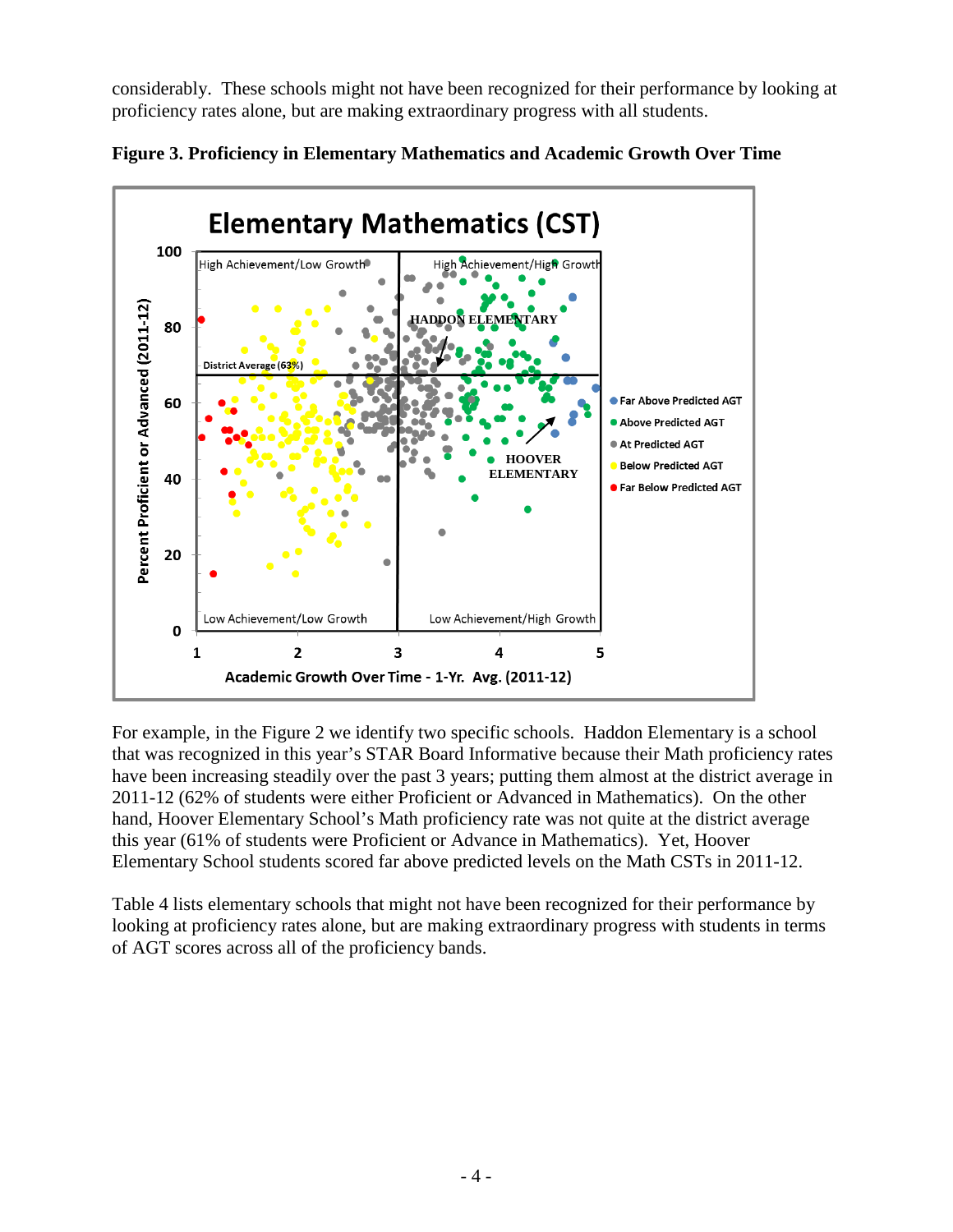| Table 4: Elementary Schools with English Language Arts and Math Proficiency Rates   |  |
|-------------------------------------------------------------------------------------|--|
| <b>Below District Average and AGT Results that are Above or Far Above Predicted</b> |  |

|             |               |                       |                |            | ELA %<br>Prof/ | <b>MATH</b><br>% Prof/ |                        |                    |
|-------------|---------------|-----------------------|----------------|------------|----------------|------------------------|------------------------|--------------------|
| Spec.       | <b>School</b> | <b>SCHOOL</b>         |                |            | Adv            | Adv                    | <b>ELA AGT</b>         | <b>MATH AGT</b>    |
| Prog.       | Code          | <b>NAME</b>           | <b>BD</b>      | <b>ESC</b> | 2012           | 2012                   | 3yr Avg                | 3yr Avg            |
|             |               |                       |                |            |                |                        | Above                  | Above              |
|             | 3932          | 49TH ST EL            | $\overline{7}$ | E          | 33             | 50                     | Predicted              | Predicted          |
|             |               |                       |                |            |                |                        | Above                  | Above              |
|             | 4959          | <b>LORETO EL</b>      | 5              | E          | 42             | 59                     | Predicted              | Predicted          |
|             |               |                       |                |            |                |                        | Above                  | Above              |
|             | 5137          | <b>MARIANNA EL</b>    | $\overline{2}$ | E          | 44             | 60                     | Predicted              | Predicted          |
|             | 2219          |                       | 5              | E          | 45             | 56                     | Far Above              | Above              |
|             |               | <b>ASCOT EL</b>       |                |            |                |                        | Predicted              | Predicted          |
|             | 4589          | <b>HOOVER EL</b>      | $\overline{2}$ | E          | 48             | 61                     | Far Above              | Far Above          |
|             |               |                       |                |            |                |                        | Predicted<br>Far Above | Predicted<br>Above |
| QEIA        | 3753          | <b>FERNANGELES EL</b> | 6              | N          | 42             | 53                     | Predicted              | Predicted          |
|             |               |                       |                |            |                |                        | Above                  | Above              |
|             | 4295          | <b>GRIDLEY EL</b>     | 6              | N          | 45             | 56                     | Predicted              | Predicted          |
|             |               |                       |                |            |                |                        | Above                  | Far Above          |
|             | 3630          | <b>ERWIN EL</b>       | 3              | N          | 52             | 62                     | Predicted              | Predicted          |
|             |               |                       |                |            |                |                        | Above                  | Above              |
|             | 4274          | <b>GRAPE EL</b>       | $\overline{7}$ | S          | 46             | 51                     | Predicted              | Predicted          |
|             |               |                       |                |            |                |                        | Above                  | Above              |
| <b>QEIA</b> | 5096          | <b>MANCHESTER EL</b>  | $\mathbf{1}$   | S          | 47             | 58                     | Predicted              | Predicted          |
|             |               |                       |                |            |                |                        | Above                  | Above              |
|             | 6158          | <b>PURCHE EL</b>      | $\mathbf{1}$   | S          | 50             | 56                     | Predicted              | Predicted          |
|             |               |                       |                |            |                |                        | Above                  | Above              |
|             | 5644          | <b>NORMONT EL</b>     | $\overline{7}$ | S          | 51             | 61                     | Predicted              | Predicted          |
|             | 5630          | <b>NORMANDIE EL</b>   | $\mathbf{1}$   | W          | 38             | 52                     | Above                  | Above              |
|             |               |                       |                |            |                |                        | Predicted              | Predicted          |
|             | 7151          | <b>WEEMES EL</b>      | $\mathbf{1}$   | W          | 42             | 51                     | Above<br>Predicted     | Above<br>Predicted |
|             |               |                       |                |            |                |                        | Above                  | Far Above          |
|             | 2082          | <b>ALTA LOMA EL</b>   | $\mathbf{1}$   | W          | 48             | 60                     | Predicted              | Predicted          |
|             |               |                       |                |            |                |                        | Above                  | Above              |
|             | 6179          | <b>KINGSLEY EL</b>    | 5              | W          | 48             | 59                     | Predicted              | Predicted          |
|             |               |                       |                |            |                |                        | Far Above              | Far Above          |
| QEIA        | 2385          | <b>GRATTS EL</b>      | $\overline{2}$ | XP         | 36             | 55                     | Predicted              | Predicted          |

Similarly, in secondary English Language Arts, King Middle School was recognized in the 2011- 12 STAR Board Informative for having consistently increased ELA proficiency rates for the past 3 years; putting them well above the district average (62% of students were either Proficient or Advanced in ELA). In comparison, Audubon Middle School's ELA proficiency rate for this year hovered at the district average (44% of students were Proficient or Advanced), yet their individual students scored far above predicted levels on the ELA CST in 2011-12.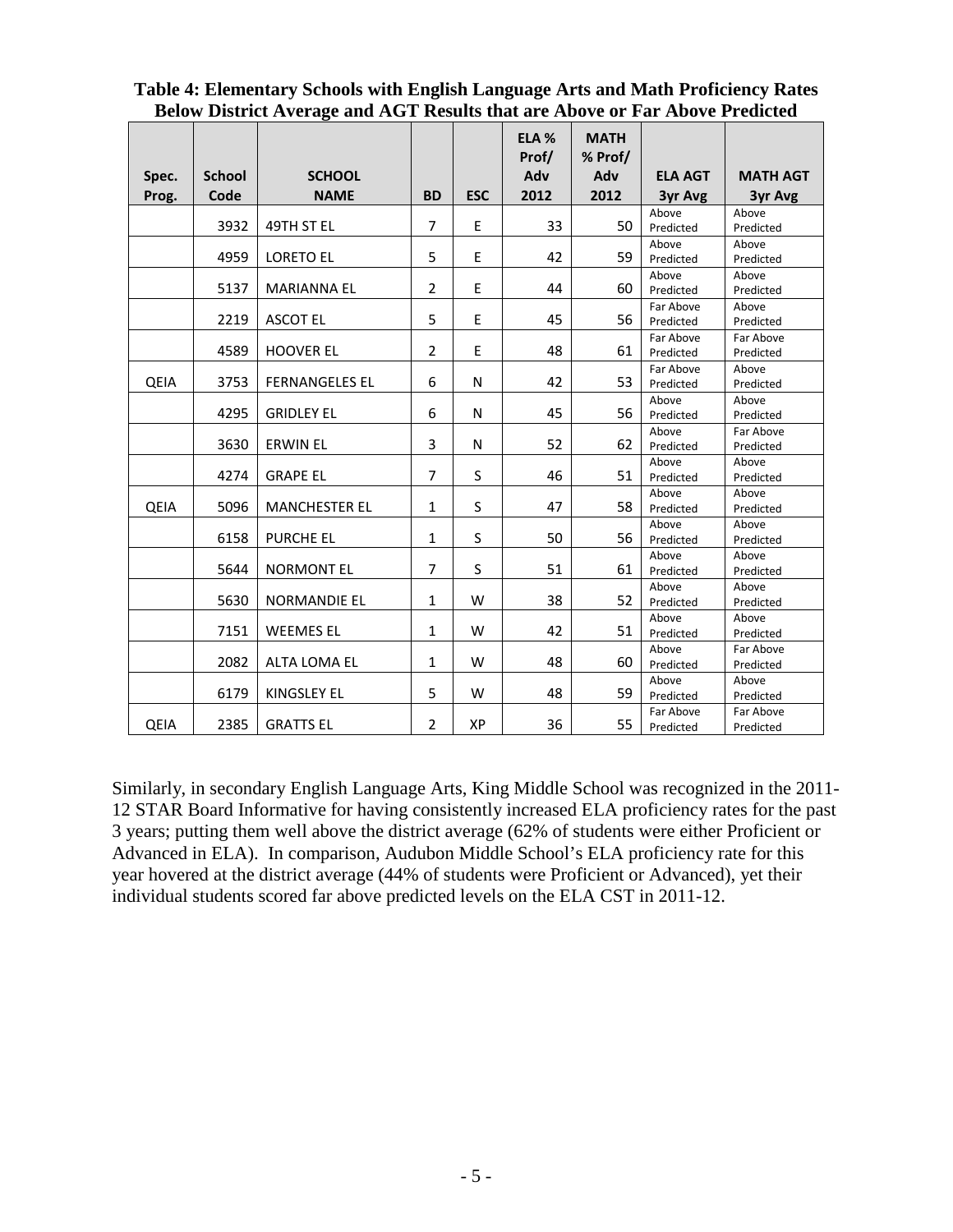



Table 6 lists other middle schools that might not have been recognized for their proficiency rates in English Language Arts or Math but have Above or Far Above Predicted AGT results.

| Spec.<br>Prog.     | <b>School</b><br>Code | District Interage and Hold Incomes that are Hoote of Tar Hoote Interacted<br><b>SCHOOL</b><br><b>NAME</b> | <b>BD</b> | <b>ESC</b> | ELA <sub>%</sub><br>P/A<br>2012 | <b>MATH</b><br>$%$ P/A<br>2012 | <b>ELA AGT</b><br>3yr Avg | <b>MATH</b><br>AGT 3yr<br>Avg |
|--------------------|-----------------------|-----------------------------------------------------------------------------------------------------------|-----------|------------|---------------------------------|--------------------------------|---------------------------|-------------------------------|
| PSC2/PILOT<br>2011 | 5173                  | NAVA LA-BUS&TECH SCH                                                                                      | 2         | ХP         | 25                              | 34                             | Above<br>Predicted        | Far Above<br>Predicted        |
| PSC2/PILOT<br>2011 | 8070                  | <b>NAVA LA-SCH ART&amp;CULT</b>                                                                           | 2         | XP         | 28                              | 21                             | Far Above<br>Predicted    | Above<br>Predicted            |
| QEIA               | 8058                  | LIECHTY MS                                                                                                | 2         | E          | 31                              | 33                             | Above<br>Predicted        | Above<br>Predicted            |
| QEIA               | 8228                  | <b>MACLAY MS</b>                                                                                          | 6         | XP         | 34                              | 30                             | Above<br>Predicted        | Above<br>Predicted            |
|                    | 8377                  | SOUTH GATE MS                                                                                             | 5         | S          | 41                              | 37                             | Above<br>Predicted        | Above<br>Predicted            |
| QEIA               | 8028                  | <b>AUDUBON MS</b>                                                                                         | 1         | W          | 44                              | 34                             | Far Above<br>Predicted    | Far Above<br>Predicted        |
| QEIA               | 8306                  | <b>OLIVE VISTA MS</b>                                                                                     | 6         | N          | 45                              | 36                             | Far Above<br>Predicted    | Above<br>Predicted            |

**Table 6: Middle Schools with English Language Arts and Math Proficiency Rates Below District Average and AGT Results that are Above or Far Above Predicted**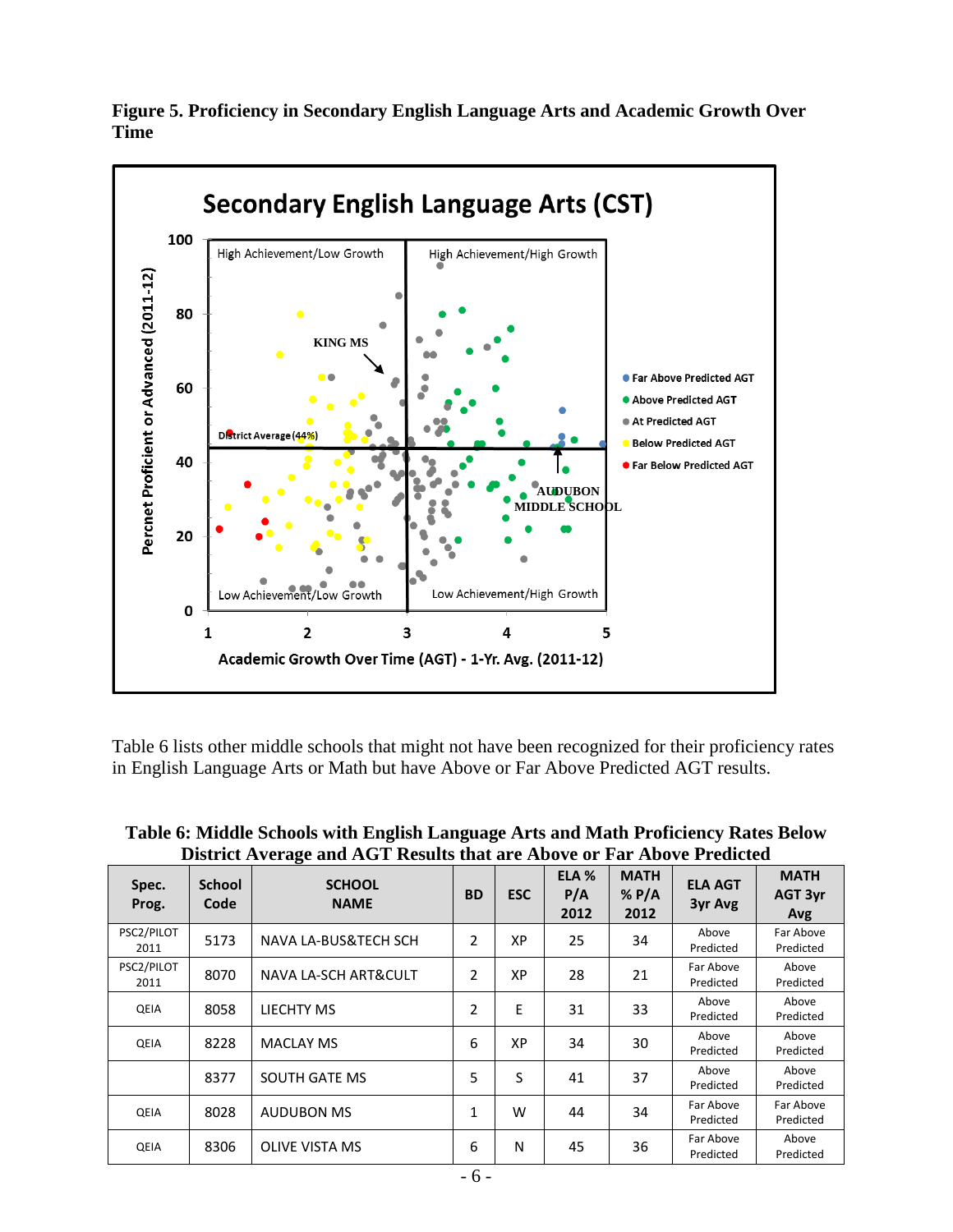# **CAHSEE**

In Figures 7 and 8 below,  $10^{th}$  Grade CAHSEE pass rates are plotted against CAHSEE AGT for ELA and Math. Some schools whose first time CAHSEE pass rates hover around the District average of 66% demonstrate Below Predicted AGT for CAHSEE ELA or Math while other schools demonstrate Above Predicted AGT for these subjects. Schools represented by the yellow dots that hovered represent schools where students had lower scaled scores on CAHSEE than what was predicted by their  $8<sup>th</sup>$  grade test scores. Schools represented by the green dots had students who performed higher on the CAHSEE than what was predicted, based on 8<sup>th</sup> grade scores. Comparing intervention and strategies across these schools might help us to identify best practices with regard to preparing students for the CAHSEE exam.

![](_page_6_Figure_2.jpeg)

**Figure 7. CAHSEE Pass Rates and CAHSEE English Language Arts AGT Results**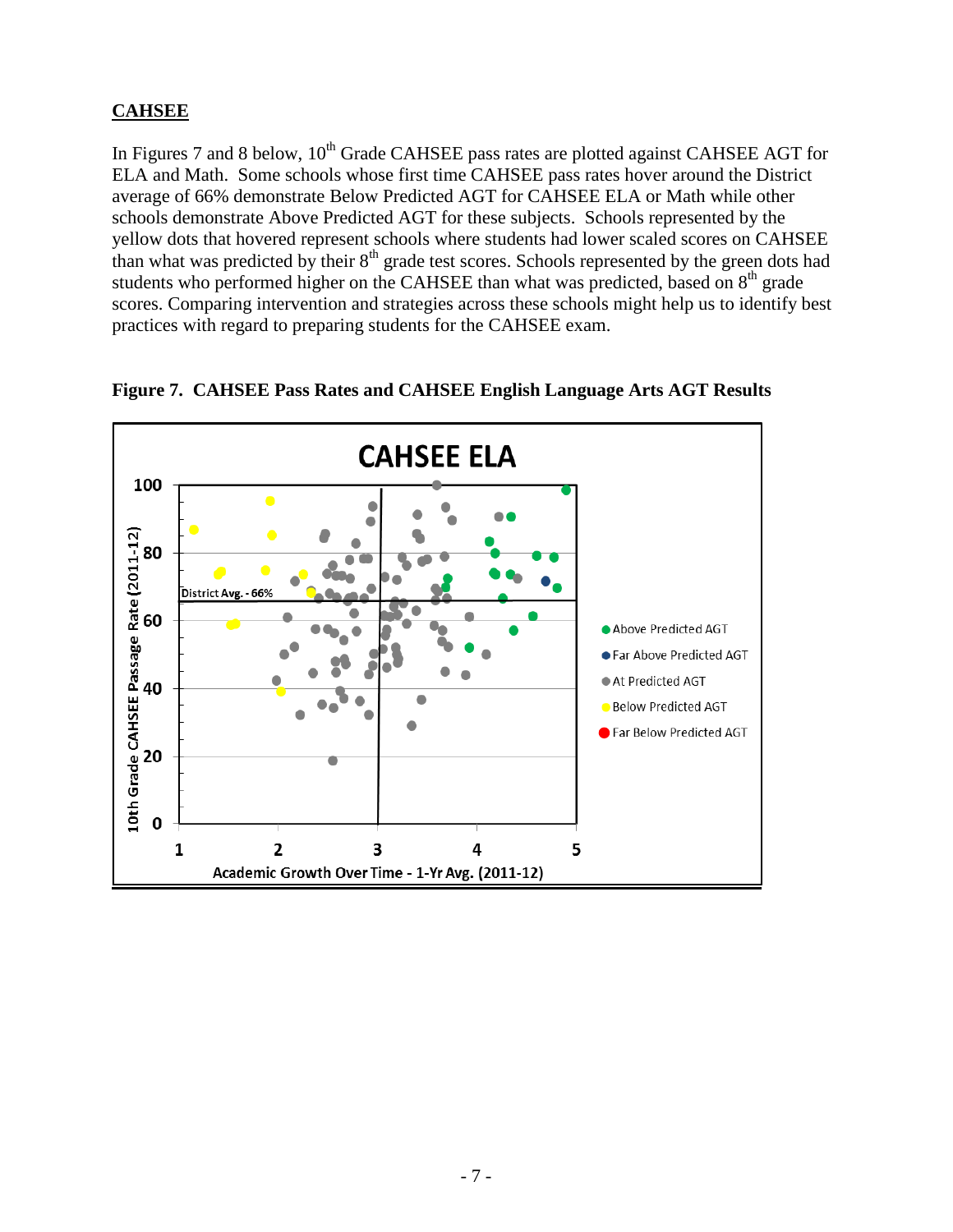![](_page_7_Figure_0.jpeg)

**Figure 7. CAHSEE Pass Rates and CAHSEE Mathematics AGT Results**

Table 8 highlights a group of schools whose students have consistently performed above or far above prediction on both the Math and ELA CAHSEE exam. Based on the performance of these students prior to entering senior high ( $8<sup>th</sup>$  Grade), students from these schools have outperformed similar students across the district consistently for the past three years.

| Spec.                                  | <b>School</b> | <b>School Name</b>        | <b>BD</b>      | <b>ESC</b> | <b>CAHSEE ELA</b>      | <b>CAHSEE MATH</b>     |  |  |  |
|----------------------------------------|---------------|---------------------------|----------------|------------|------------------------|------------------------|--|--|--|
| Prog.                                  | Code          |                           |                |            | AGT 3yr Avg.           | <b>AGT 3yr AVG</b>     |  |  |  |
| PSC1/<br>QEIA                          | 8679          | <b>GARFIELD SH</b>        | $\overline{2}$ | E          | Above Predicted        | Above Predicted        |  |  |  |
|                                        | 8614          | <b>EAGLE ROCK HS</b>      | 5              | E          | Above Predicted        | Above Predicted        |  |  |  |
|                                        | 8571          | CANOGA PARK SH            | 3              | N          | Above Predicted        | Above Predicted        |  |  |  |
|                                        | 8513          | <b>NORTHRIDGE ACAD SH</b> | 3              | N          | Above Predicted        | Above Predicted        |  |  |  |
|                                        | 8558          | PEARL JOURN/COMM MAG      | 3              | N          | Above Predicted        | Above Predicted        |  |  |  |
| ESBMM/<br>2011                         | 8590          | <b>CLEVELAND SH</b>       | 3              | N          | Above Predicted        | Above Predicted        |  |  |  |
| QEIA                                   | 8536          | <b>BELL SH</b>            | 5              | S          | Above Predicted        | Far Above<br>Predicted |  |  |  |
|                                        | 8727          | KING-DREW MED MAG         | $\Omega$       | S          | Above Predicted        | Far Above<br>Predicted |  |  |  |
|                                        | 8779          | <b>NARBONNE SH</b>        | 7              | S          | Above Predicted        | Above Predicted        |  |  |  |
|                                        | 8741          | LACES MAG                 | 1              | W          | Far Above<br>Predicted | Far Above<br>Predicted |  |  |  |
| <b>QEIA</b>                            | 8600          | <b>DORSEY SH</b>          | 1              | XP         | Above Predicted        | Above Predicted        |  |  |  |
| PILOT2007/<br>QEIA                     | 8501          | LA HS ARTS @RFK           | $\overline{2}$ | XP         | Above Predicted        | Above Predicted        |  |  |  |
| PSC <sub>2</sub> /<br><b>PILOT2011</b> | 7716          | CHAVEZ LA-SJ HUM AC       | 6              | XP         | Above Predicted        | Above Predicted        |  |  |  |

| Table 8: High Schools with Above Predicted or Far Above Predicted 3 year average AGT |
|--------------------------------------------------------------------------------------|
| results for CAHSEE in both ELA and Math                                              |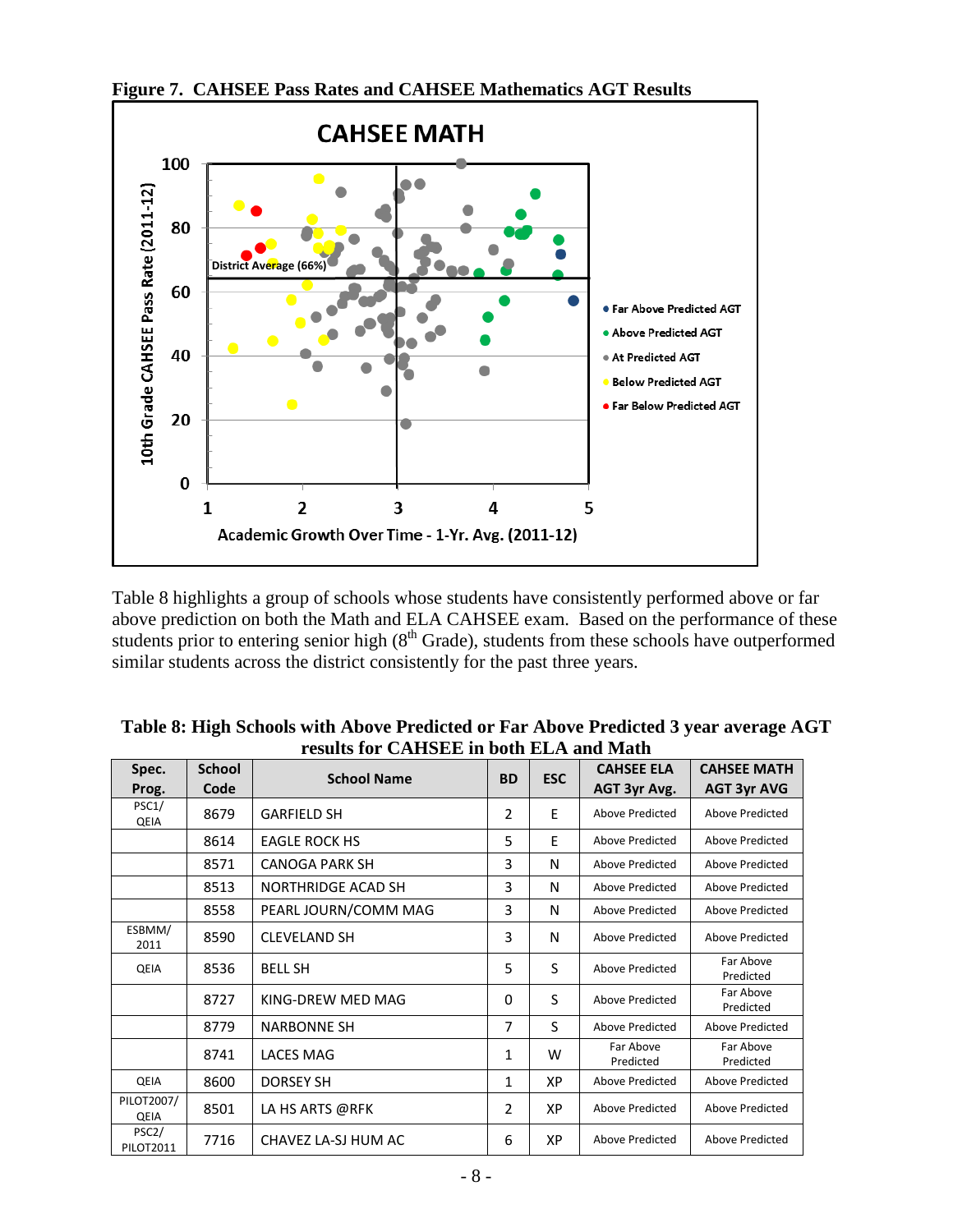| Spec.<br>Prog. | <b>School</b><br>Code | <b>School Name</b>        | <b>BD</b> | <b>ESC</b> | <b>CAHSEE ELA</b><br>AGT 3yr Avg. | <b>CAHSEE MATH</b><br><b>AGT 3yr AVG</b> |
|----------------|-----------------------|---------------------------|-----------|------------|-----------------------------------|------------------------------------------|
| PLAS/<br>QEIA  | 7749                  | ROOSEVELT HS CNMT         |           | XP         | Above Predicted                   | Above Predicted                          |
|                | 8517                  | <b>CONTRERAS LC</b>       |           | XP         | Far Above<br>Predicted            | Above Predicted                          |
| LAP/QEIA       | 8748                  | <b>WEST ADAMS PREP SH</b> |           | XP         | Above Predicted                   | Above Predicted                          |
|                | 8843                  | SAN FERNANDO SH           | 6         | ХP         | Above Predicted                   | Far Above<br>Predicted                   |

### **AGT Results for Subgroups**

Academic Growth over Time results can also be used to identify schools making positive progress with specific subgroups of students. The tables below provide the names of schools with Far Above Predicted results for English Learners, African American Students and Students with Disabilities. These schools can serve as examples of successful practices with particular subgroups of students for whom the achievement gap remains.

### **Table 9: Schools with Far Above Predicted 3 Year Average AGT Results for African American Students**

| Spec.<br>Prog. | School<br>Code | <b>School Name</b>          | <b>ESC</b> | <b>BD</b>      | Subject     |
|----------------|----------------|-----------------------------|------------|----------------|-------------|
|                | 6644           | 74TH ST EL                  | W          | $\mathbf{1}$   | <b>ELA</b>  |
|                | 6644           | 74TH ST EL                  | W          | $\mathbf{1}$   | Math        |
|                | 5548           | 92ND ST EL                  | S          | $\overline{7}$ | Math        |
|                | 5575           | 96TH ST EL                  | S          | $\overline{7}$ | <b>ELA</b>  |
| QEIA           | 8028           | <b>AUDUBON MS</b>           | W          | $\mathbf{1}$   | <b>ELA</b>  |
|                | 2274           | <b>BALDWIN HILLS EL</b>     | W          | $\mathbf{1}$   | Math        |
|                | 5562           | <b>BARRETT EL</b>           | S          | $\mathbf{1}$   | ELA         |
|                | 8571           | <b>CANOGA PARK SH</b>       | N          | 3              | ELA         |
|                | 2802           | <b>CAPISTRANO EL</b>        | N          | 3              | Math        |
|                | 2986           | <b>CHAPMAN EL</b>           | S          | $\overline{7}$ | Math        |
| ESBMM/<br>2011 | 8590           | <b>CLEVELAND SH</b>         | N          | 3              | CAHSEE ELA  |
| ESBMM/<br>2011 | 8590           | <b>CLEVELAND SH</b>         | N          | 3              | CAHSEE Math |
|                | 3340           | <b>DARBY EL</b>             | N          | 3              | Math        |
|                | 8110           | <b>DODSON MS</b>            | S          | 7              | <b>ELA</b>  |
|                | 8738           | <b>DOWNTWN BUSINESS MAG</b> | E          | $\overline{2}$ | Math        |
|                | 3630           | <b>ERWIN EL</b>             | N          | 3              | Math        |
|                | 3640           | <b>ESHELMAN EL</b>          | S          | $\overline{7}$ | Math        |
|                | 8137           | <b>FROST MS</b>             | N          | 3              | Math        |
|                | 4027           | <b>FULLBRIGHT EL</b>        | N          | 4              | Math        |
|                | 8727           | KING-DREW MED MAG           | S          | $\Omega$       | Algebra_I   |
|                | 8727           | KING-DREW MED MAG           | S          | $\mathbf 0$    | CAHSEE Math |
|                | 8741           | <b>LACES MAG</b>            | W          | $\mathbf{1}$   | CAHSEE ELA  |
|                | 8741           | <b>LACES MAG</b>            | W          | $\mathbf{1}$   | CAHSEE_Math |
| QEIA           | 8306           | <b>OLIVE VISTA MS</b>       | N          | 6              | <b>ELA</b>  |
|                | 8340           | <b>PALMS MS</b>             | W          | $\mathbf{1}$   | Algebra_I   |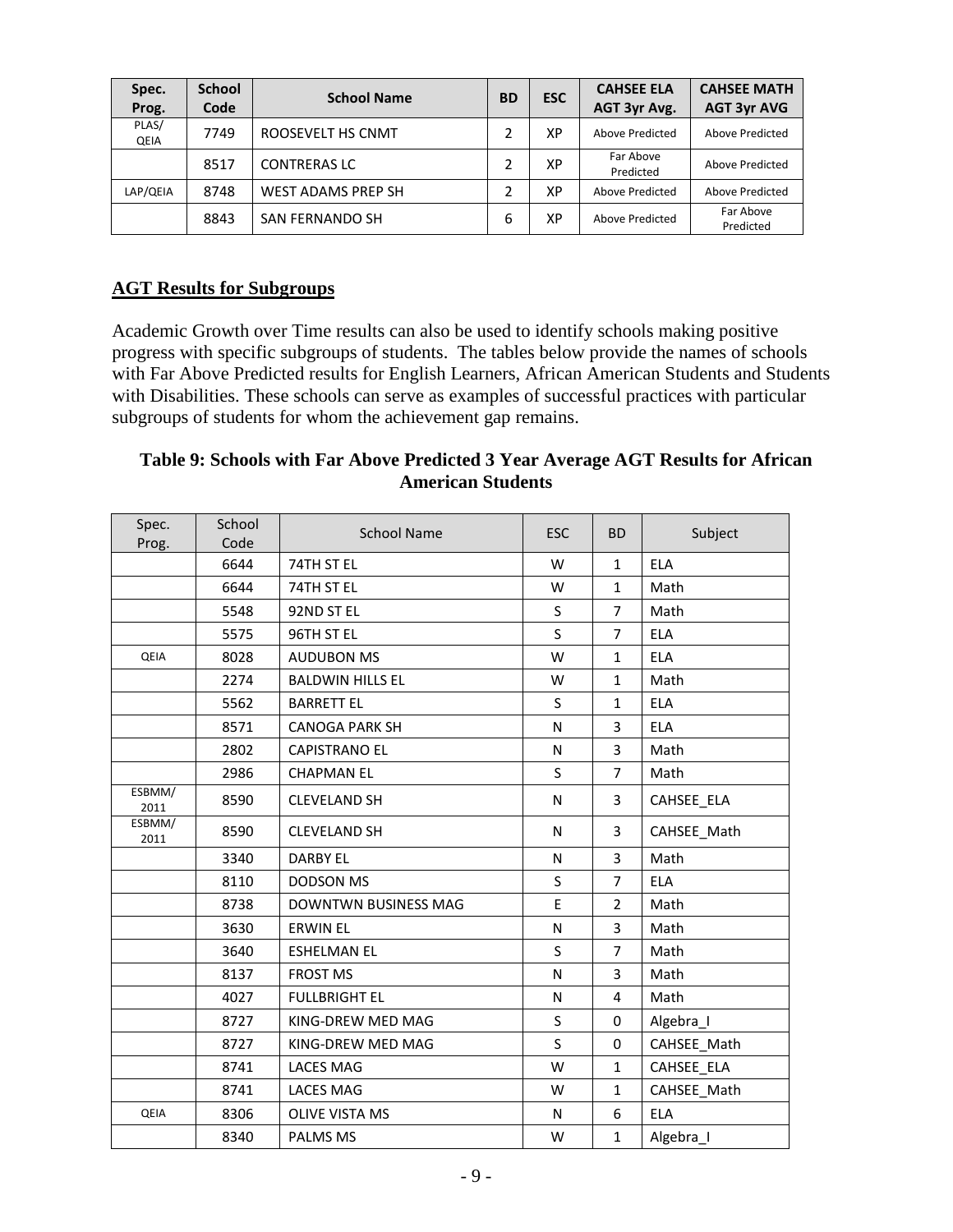| Spec.<br>Prog. | School<br>Code | School Name            | <b>ESC</b> | <b>BD</b> | Subject    |
|----------------|----------------|------------------------|------------|-----------|------------|
|                | 4980           | PIO PICO MS            | W          | 1         | Algebra I  |
|                | 4980           | PIO PICO MS            | W          | 1         | Math       |
|                | 8842           | SOCES MAG              | N          | 3         | Algebra_I  |
|                | 8406           | <b>SUTTER MS</b>       | N          | 4         | Math       |
|                | 7422           | VAN GOGH EL            | N          | 3         | <b>ELA</b> |
| QEIA           | 7479           | <b>VERMONT EL</b>      | E          | 1         | Math       |
|                | 7712           | <b>WESTPORT HTS EL</b> | W          | 4         | <b>ELA</b> |
|                | 7712           | <b>WESTPORT HTS EL</b> | W          | 4         | Math       |
| QEIA           | 8490           | <b>WILMINGTON MS</b>   | S          | 7         | Algebra I  |

## **Table 10: Schools with Far Above Predicted 3 year average AGT results for English Language Learners**

| Spec.<br>Prog.          | School<br>Code | <b>School Name</b>     | <b>ESC</b>  | <b>BD</b>      | Subject     |
|-------------------------|----------------|------------------------|-------------|----------------|-------------|
|                         | 5740           | 118TH ST EL            | $\sf S$     | $\overline{7}$ | Math        |
|                         | 6644           | 74TH ST EL             | W           | $\mathbf{1}$   | <b>ELA</b>  |
|                         | 5548           | 92ND ST EL             | S           | $\overline{7}$ | Math        |
| QEIA                    | 8009           | <b>ADAMS MS</b>        | $\mathsf E$ | $\overline{2}$ | <b>ELA</b>  |
|                         | 8609           | <b>ARLETA SH</b>       | N           | 6              | CAHSEE ELA  |
|                         | 2219           | <b>ASCOT EL</b>        | $\mathsf E$ | 5              | ELA         |
| QEIA                    | 8028           | <b>AUDUBON MS</b>      | W           | $\mathbf{1}$   | <b>ELA</b>  |
|                         | 5562           | <b>BARRETT EL</b>      | S           | $\mathbf 1$    | <b>ELA</b>  |
| QEIA                    | 8536           | <b>BELL SH</b>         | S           | 5              | Algebra_I   |
| QEIA                    | 8536           | <b>BELL SH</b>         | S           | 5              | CAHSEE_Math |
| QEIA                    | 8057           | <b>BERENDO MS</b>      | E           | $\overline{2}$ | Algebra_I   |
|                         | 3829           | <b>BROADOUS EL</b>     | N           | 6              | Math        |
|                         | 2534           | <b>BROADWAY EL</b>     | W           | 4              | Math        |
|                         | 2562           | <b>BROOKLYN AVE EL</b> | E           | $\overline{2}$ | Math        |
|                         | 2802           | <b>CAPISTRANO EL</b>   | N           | 3              | Math        |
|                         | 2986           | <b>CHAPMAN EL</b>      | $\sf S$     | 7              | <b>ELA</b>  |
|                         | 2986           | <b>CHAPMAN EL</b>      | S           | $\overline{7}$ | Math        |
|                         | 3340           | <b>DARBY EL</b>        | N           | 3              | Math        |
| QEIA                    | 8113           | <b>EDISON MS</b>       | S           | $\overline{7}$ | Math        |
|                         | 3640           | <b>ESHELMAN EL</b>     | S           | $\overline{7}$ | <b>ELA</b>  |
|                         | 3640           | <b>ESHELMAN EL</b>     | $\sf S$     | 7              | Math        |
| QEIA                    | 3753           | <b>FERNANGELES EL</b>  | N           | 6              | <b>ELA</b>  |
|                         | 4027           | <b>FULLBRIGHT EL</b>   | ${\sf N}$   | $\overline{4}$ | Math        |
| PSC1/<br>QEIA           | 8679           | <b>GARFIELD SH</b>     | E           | $\overline{2}$ | ELA         |
| PSC1/<br>QEIA           | 8679           | <b>GARFIELD SH</b>     | E           | 2              | Math        |
|                         | 2385           | <b>GRATTS EL</b>       | <b>ISIC</b> | $\overline{2}$ | <b>ELA</b>  |
| PILOT/<br>2007/<br>QEIA | 2385           | <b>GRATTS EL</b>       | <b>ISIC</b> | 2              | Math        |
| QEIA                    | 4315           | <b>GULF EL</b>         | S           | $\overline{7}$ | <b>ELA</b>  |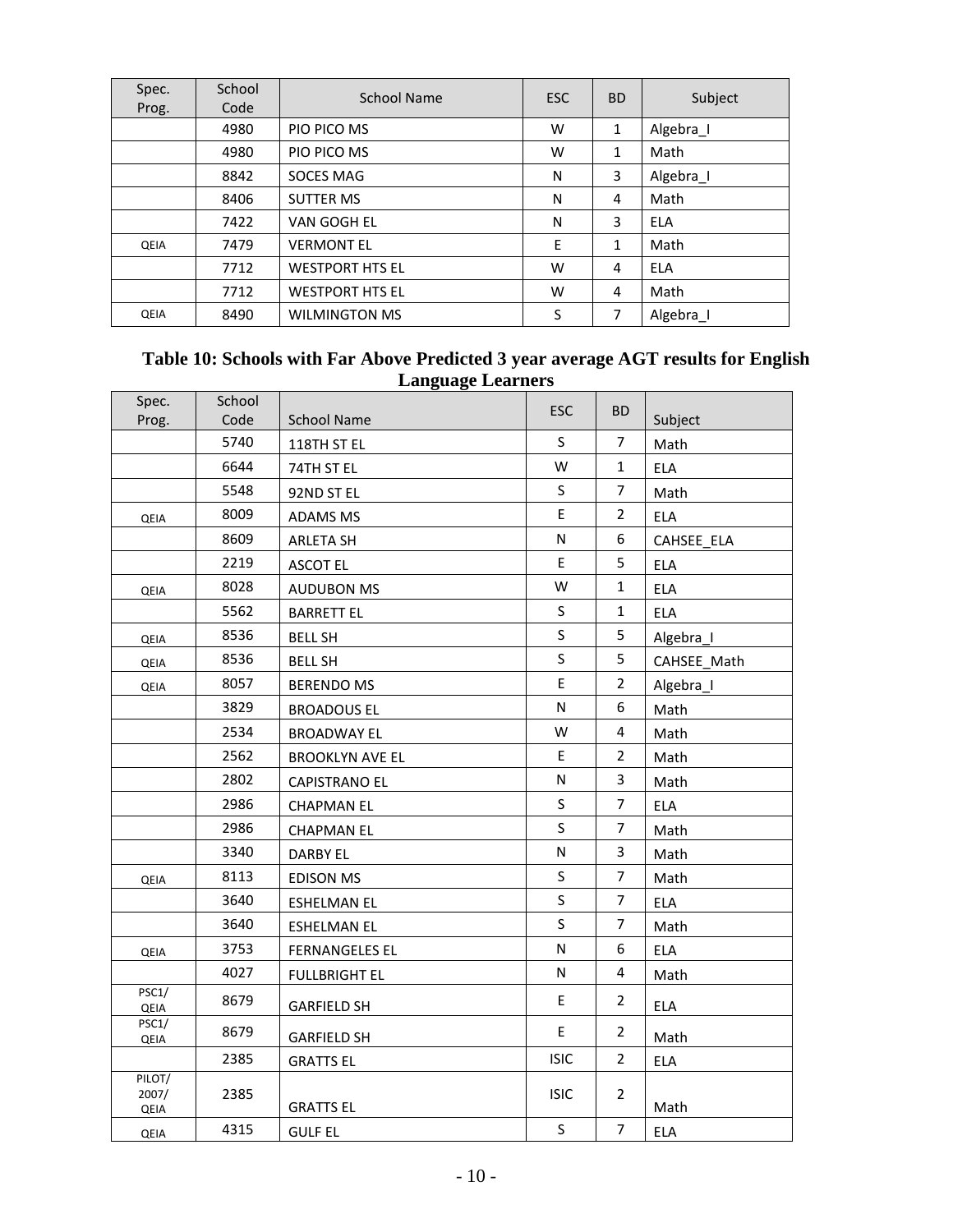| Spec.<br>Prog.          | School<br>Code | <b>School Name</b>      | ESC         | <b>BD</b>      | Subject     |
|-------------------------|----------------|-------------------------|-------------|----------------|-------------|
|                         | 4493           | <b>HAZELTINE EL</b>     | N           | 6              | <b>ELA</b>  |
|                         | 4589           | <b>HOOVER EL</b>        | E           | $\overline{2}$ | <b>ELA</b>  |
| PILOT/<br>2007/<br>QEIA | 8501           | LA HS ARTS @RFK         | <b>ISIC</b> | $\overline{2}$ | ELA         |
| PILOT/<br>2008/<br>QEIA | 8210           | LA TEACHER PREP ACAD    | <b>ISIC</b> | $\overline{2}$ | Algebra_I   |
| PILOT/<br>2008/<br>QEIA | 8210           | LA TEACHER PREP ACAD    | <b>ISIC</b> | $\overline{2}$ | CAHSEE Math |
|                         | 4680           | LIZARRAGA EL            | E           | $\overline{7}$ | Math        |
|                         | 4918           | <b>LOMA VISTA EL</b>    | S           | 5              | <b>ELA</b>  |
|                         | 5315           | MILES EL                | S           | 5              | <b>ELA</b>  |
|                         | 8240           | <b>MOUNT GLEASON MS</b> | N           | 6              | Math        |
|                         | 5479           | <b>NEWCASTLE EL</b>     | N           | 6              | <b>ELA</b>  |
|                         | 5603           | <b>NOBLE EL</b>         | N           | 6              | <b>ELA</b>  |
|                         | 5603           | <b>NOBLE EL</b>         | N           | 6              | Math        |
| QEIA                    | 8283           | NORTHRIDGE MS           | N           | 3              | <b>ELA</b>  |
| QEIA                    | 6005           | PARK AVE EL             | S           | 5              | Math        |
|                         | 4980           | PIO PICO MS             | W           | $\mathbf{1}$   | Algebra_I   |
|                         | 4980           | PIO PICO MS             | W           | $\mathbf{1}$   | Math        |
| PLAS/<br>QEIA           | 6301           | <b>RITTER EL</b>        | <b>ISIC</b> | $\overline{7}$ | Math        |
| PLAS/<br>QEIA           | 7749           | ROOSEVELT HS CNMT       | <b>ISIC</b> | $\overline{2}$ | CAHSEE Math |
|                         | 6452           | SAN FERNANDO EL         | N           | 6              | Math        |
|                         | 7425           | VAN NESS EL             | W           | 4              | Math        |
|                         | 8914           | <b>VERDUGO HILLS SH</b> | N           | 6              | CAHSEE Math |
| QEIA                    | 7479           | <b>VERMONT EL</b>       | E           | $\mathbf{1}$   | <b>ELA</b>  |
| QEIA                    | 7479           | <b>VERMONT EL</b>       | E           | $\mathbf{1}$   | Math        |
|                         | 2542           | <b>WHITE EL</b>         | E           | $\overline{2}$ | Math        |

### **Education Service Center Baselines**

Given the reorganization of the district, AGT results this year offer a baseline of growth performance for each Education Service Center (ESC) and provide insight into the distribution of results across each ESC. Figure 11 below shows that ESC West has the most schools with Above Predicted and Far Above Predicted 2012 AGT results overall for English Language Arts in  $3<sup>rd</sup>$  through  $11<sup>th</sup>$  grade. In Mathematics, ESC South has the most schools with Above Predicted and Far Above Predicted AGT results.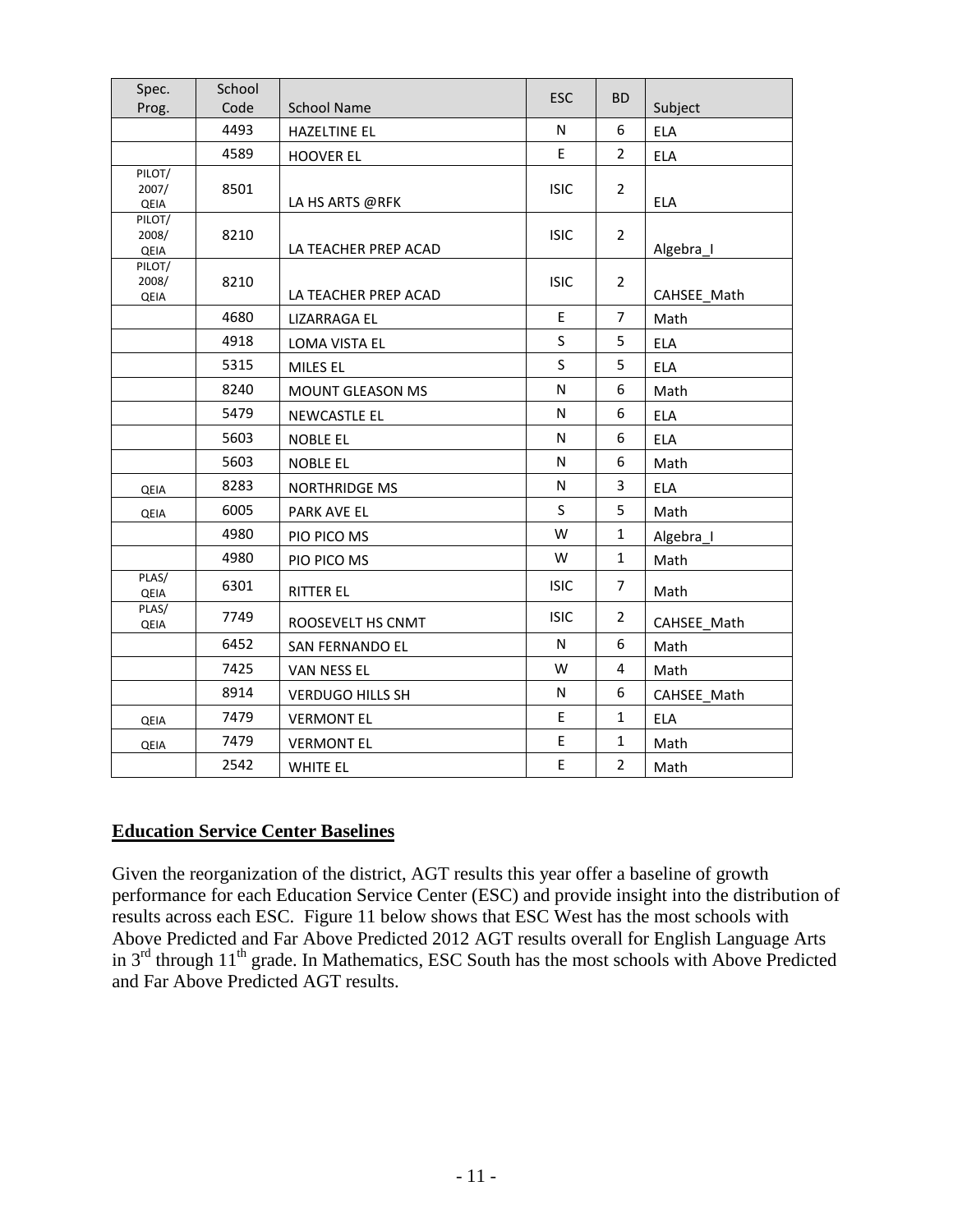![](_page_11_Figure_0.jpeg)

**Figure 11. AGT Results for English Language Arts, Distribution of Schools by ESC** 

![](_page_11_Figure_2.jpeg)

**Figure 12. AGT Results for Mathematics, Distribution of Schools by ESC**